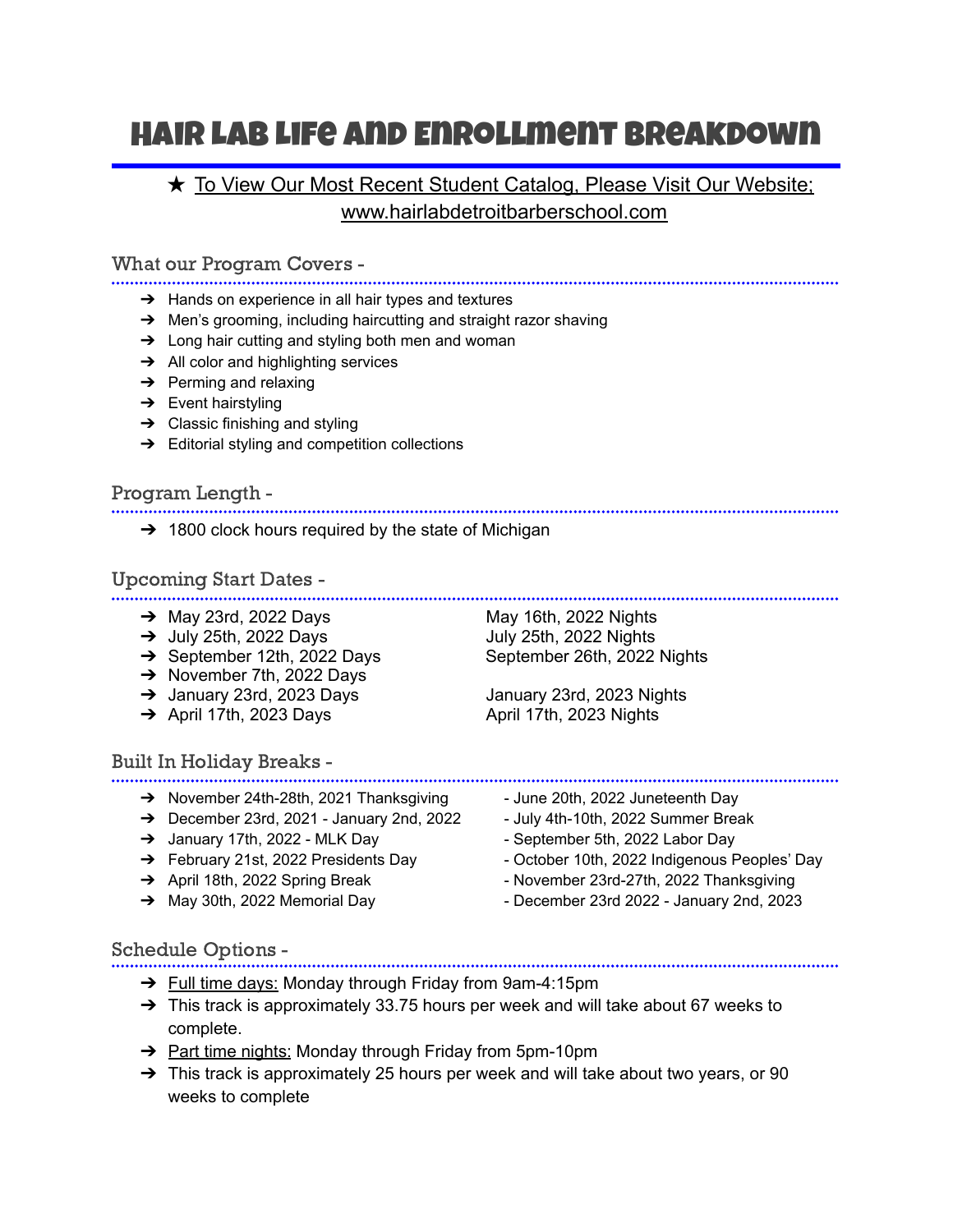## Tuition and Fees -

- 
- $\rightarrow$  Tuition \$18,450.00
- ➔ Books and Supplies \$2,392.95
- ➔ Application Fee \$100.00 **(due at the time of contract signing)**
- ➔ **Total \$20,942.95**

# Payment Options -

- ➔ **Financial Aid - Must complete the FAFSA form online**
- **→** Private Loan Either student's personal bank or T&I Credit Union who we work with
- ➔ Cash Pay Make lump-sum payments every payment period (every 450 hours)

# **FAFSA School Code - E40492**

# Admission Requirements -

- **→** High school diploma or equivalent
- ➔ Drivers license/birth certificate or passport
- $\rightarrow$  Social Security card
- ➔ Application fee of \$100 **(due at contract signing)**

# What Comes With the Kit?

- 
- $\rightarrow$  Set of shears
- **→** Straight razor
- $\rightarrow$  Brushes, clips, and combs
- $\rightarrow$  Set of clippers and trimmer
- $\rightarrow$  Curling iron and flat iron
- $\rightarrow$  Blow dryer with attachment
- $\rightarrow$  Spray bottle
- ➔ Mirror
- $\rightarrow$  Capes and 3 uniform shirts
- ➔ 4 mannequin heads and tripod stand
- $\rightarrow$  Books needed for the course

# What happens after you graduate?

- $\rightarrow$  You will need to take your state board tests, there is a practical and a theory portion that is to be completed on different days. Once you pass both of these, then you will be a licensed barber in the state of Michigan.
- → Struggling to find a job afterward? We have tons of connections and we will do everything we can to help you find a job, of course obtaining and keeping the job is up to you.

# What is the first step?

- - 1. If you are interested in financial aid then you will need to complete a FAFSA, after this is submitted, in 3-5 business days we will receive a copy, and if there are no corrections that need to be made, we will put together a financial package estimate for you. If there are corrections that need to be made, we will be in contact with you and let you know.
	- 2. Schedule a tour with us, call us at 734-258-8183 extension 2, or email us at [alicia@hairlabdetroitbarberschool.com.](mailto:alicia@hairlabdetroitbarberschool.com)
	- 3. Sit in for a class, if you had a tour and are still unsure if we are the right fit for you, then we can schedule a class for you to sit in and observe what the hair lab life is
	- 4. Schedule your contract signing with us, once everything is set with financial aid, you will come in one last time before you start and we will go over and sign your contract. **(At this time you will need your high school diploma, social security card, state ID, and the non-refundable \$100 application fee.**

Admissions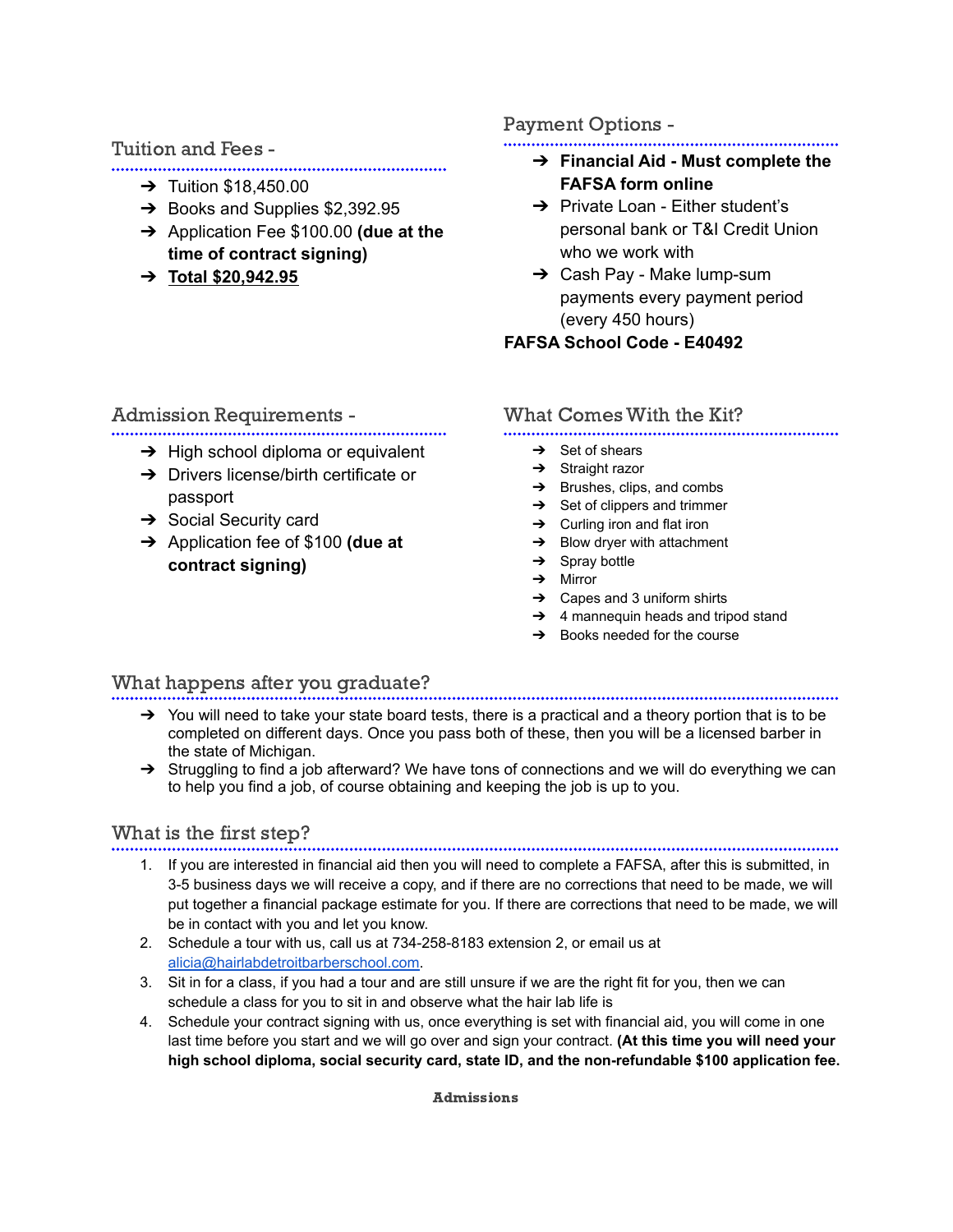## Admission Requirements

Hair Lab Detroit Barber School admits students without regard to race, color, religion, creed, sex, age, financial status, military status, or ethnic origin. A prospective student must be beyond the age of compulsory high school attendance, as prescribed by Michigan law and participate in financial/loan counseling and provide:

- 1. Picture for their file
- 2. Copy of high school diploma, GED certificate, transcript showing high school completion, a transcript showing high school completion, a transcript showing completion of the  $10^{\text{th}}$  grade is also accepted as a form of education; however a student that submits this will not be eligible for Title IV funds. Hair Lab Detroit Barber accepts a foreign diploma if it has been translated and confirmed the academic equivalence to a U.S. high school diploma by a certified outside agency.
- 3. Copy of driver's license/ birth certificate or passport
- 4. Social Security card
- 5. A non-refundable application fee of \$100 is required at time of enrollment. This fee is not included in the cost of tuition.

Hair Lab Detroit Barber School does not recruit students already attending or admitted to another school offering a similar program of study. Hair Lab Detroit Barber School will teach the Program in English and the Contract is in English.

## Transfer Students

Students who transfer to Hair Lab Detroit Barber School from another school must meet the following requirements:

- 1. Submit prior to enrollment a certified transcript of hours earned and requirements previously completed.
- 2. Completion of standard admissions requirements and financial counseling

For transfer hours to be accepted, the student must show a qualitative and quantitative average of **75% or greater** on their official transcript from the prior institution in order for the transfer hours to be accepted. If these thresholds are not met, the student may still enroll, however their transfer hours will not be accepted and the student would begin the program as a new student.

Transfer students will be charged an hourly rate of \$9.50 for each hour of instruction needed plus the application fee. If a kit and books is needed, additional costs will be incurred.

Transfer and Re Entry students must complete a minimum of 25% (450 hours) of the total program hours at Hair Lab Detroit. Under mitigating circumstances Hair Lab Detroit Barber School reserves the right to make acceptances on a case-by-case basis.

## Schedule Change

Should a student choose to change their schedule during their time at school, they will be allowed 1 free schedule change. Any additional scheduled changes will result in a **\$100** fee and the student must pay before the change will take place.

## Transfers from Closed Schools

A student that wants to transfer from another school due to the school closing will be evaluated and charged a tuition rate decided at the time considering circumstances. All students that transfer from a closed school will pay the same rate of tuition. If a kit and books is needed, additional costs will be incurred.

## Secondary Student

A limited number of secondary students who are not enrolled under a training agreement may be admitted to the Academy, if the applicant meets the state requirements for admission, obtains permission in writing from the secondary school in which they are enrolled and successfully completes a pre-enrollment evaluation, as established by the institution.

## Re Entry

Students who are dropped or withdrawn from the Academy have an option to re-enter. A student must submit all applicable documents on the Re Entry form to the Academy Director. The decision will be made on a case-by-case basis. If approved the students will return to Hair Lab Detroit Barber School in the same status that the student left (tests, grids, attendance %).